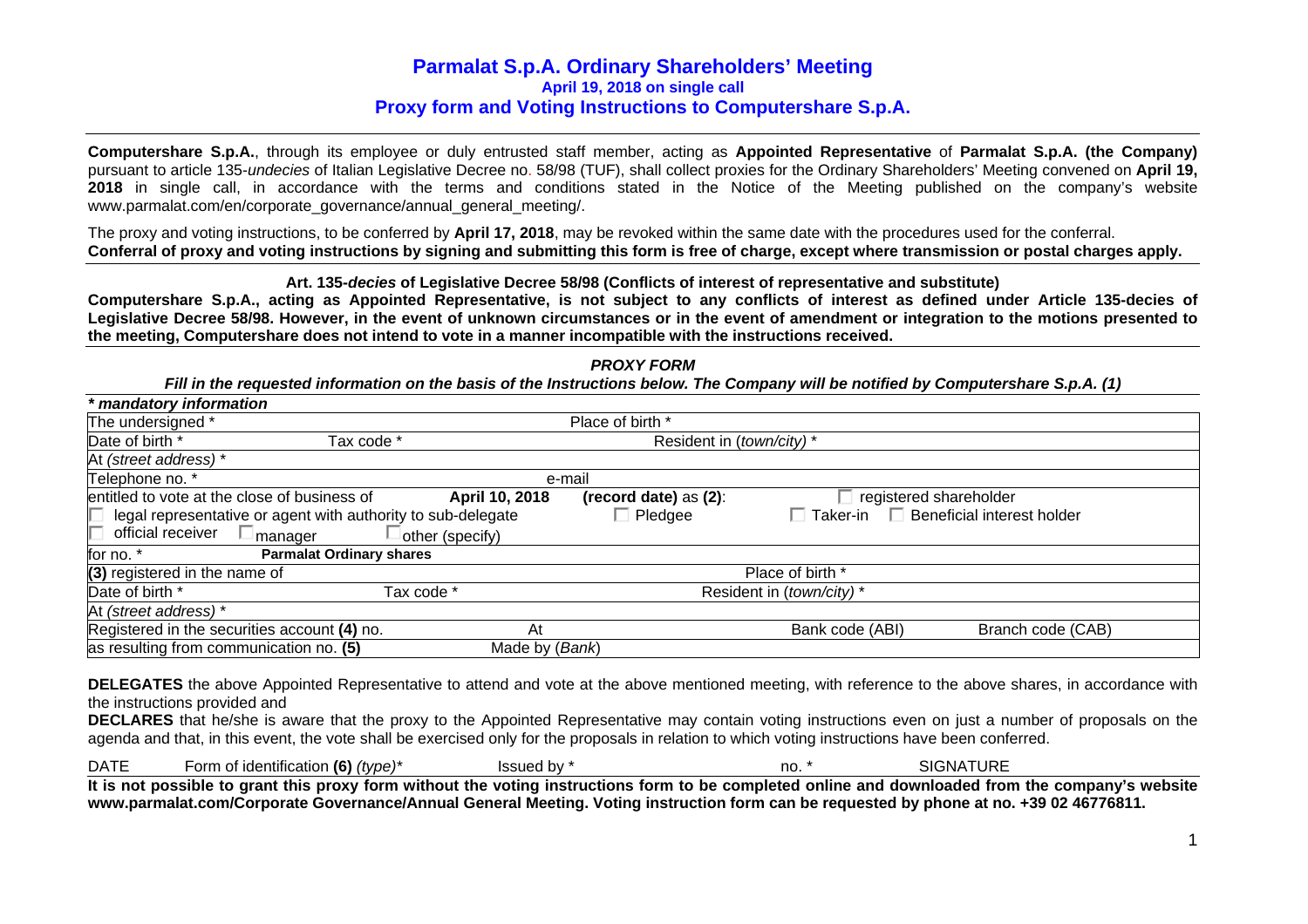## *VOTING INSTRUCTIONS*

*(For use of Appointed Representative only - tick relevant boxes and send to Computershare S.p.A. as per the instructions for filling in)* 

The undersigned *(7)*

**INSTRUCTS** the Appointed Representative to vote at the above indicated shareholders' meeting as follow *(8)*

|                                | <b>VOTING INSTRUCTIONS</b>                          |
|--------------------------------|-----------------------------------------------------|
|                                | <b>Section A: F</b> (for), C (against), A (abstain) |
| <b>RESOLUTIONS TO BE VOTED</b> | Section B/C: Confirm. Cancel. Modify                |
|                                | previous instructions                               |

## **ORDINARY SESSION**

| Financial statements of Parmalat S.p.A. at December 31, 2017 and appropriation of the year's net profit;<br>pertinent and related resolutions. Presentation of the consolidated financial statements at December 31, 2017.<br>Reports of the Board of Directors, the Board of Statutory Auditors and the Independent Auditors. |      |      |                               |  |
|--------------------------------------------------------------------------------------------------------------------------------------------------------------------------------------------------------------------------------------------------------------------------------------------------------------------------------|------|------|-------------------------------|--|
| <b>Section A</b> – vote for resolution proposed by the Board of Directors $(9)$                                                                                                                                                                                                                                                |      |      |                               |  |
| Sections A2 – vote for proposal published pursuant to article 126-bis of TUF (10)                                                                                                                                                                                                                                              |      |      |                               |  |
| Sections B and C (11)                                                                                                                                                                                                                                                                                                          | Conf | Canc | <b>Mod</b> voting instrucions |  |
| $B$ – vote for unknown circumstances                                                                                                                                                                                                                                                                                           | Conf | Canc |                               |  |
| $C1$ – vote for amendment/integration proposed by the Chairman of the meeting (12)                                                                                                                                                                                                                                             | Conf | Canc |                               |  |
| C2 – vote for amendment/integration proposed by holder of majority/relevant interest (12)                                                                                                                                                                                                                                      | Conf | Canc |                               |  |
| C3 – vote for amendment/integration proposed by holder of minority interest (12)                                                                                                                                                                                                                                               | Conf | Canc |                               |  |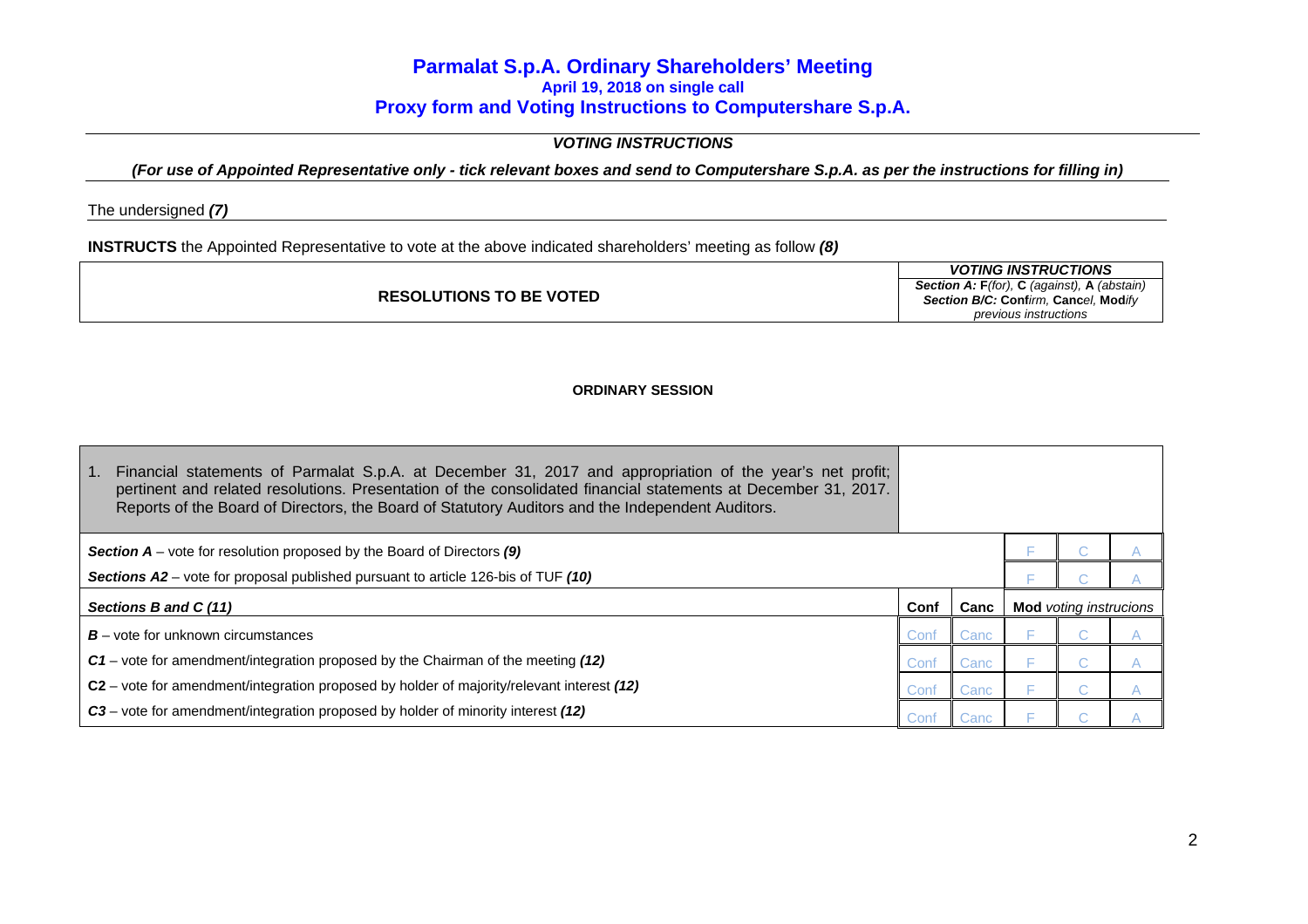| 2.<br>Appropriation of the year's net profit.                                              |      |      |  |                               |  |
|--------------------------------------------------------------------------------------------|------|------|--|-------------------------------|--|
| <b>Section <math>A</math></b> – vote for resolution proposed by the Board of Directors (9) |      |      |  |                               |  |
| <b>Sections A2</b> – vote for proposal published pursuant to article 126-bis of TUF (10)   |      |      |  |                               |  |
| Sections B and C (11)                                                                      | Conf | Canc |  | <b>Mod</b> voting instrucions |  |
| $B$ – vote for unknown circumstances                                                       | Conf | Canc |  |                               |  |
| C1 – vote for amendment/integration proposed by the Chairman of the meeting (12)           | Conf | Canc |  |                               |  |
| C2 - vote for amendment/integration proposed by holder of majority/relevant interest (12)  | Conf | Canc |  |                               |  |
| C3 - vote for amendment/integration proposed by holder of minority interest (12)           | Cont | anc: |  |                               |  |

| Compensation Report: Compensation Policy.<br>3.                                           |      |      |                               |  |  |
|-------------------------------------------------------------------------------------------|------|------|-------------------------------|--|--|
| <b>Section A</b> – vote for resolution proposed by the Board of Directors $(9)$           |      |      |                               |  |  |
| Sections A2 – vote for proposal published pursuant to article 126-bis of TUF (10)         |      |      |                               |  |  |
| Sections B and C (11)                                                                     | Conf | Canc | <b>Mod</b> voting instrucions |  |  |
| $B$ – vote for unknown circumstances                                                      | Conf | Canc |                               |  |  |
| C1 – vote for amendment/integration proposed by the Chairman of the meeting (12)          | Conf | Canc |                               |  |  |
| C2 - vote for amendment/integration proposed by holder of majority/relevant interest (12) | Conf | Canc |                               |  |  |
| C3 – vote for amendment/integration proposed by holder of minority interest (12)          | Conf | Canc |                               |  |  |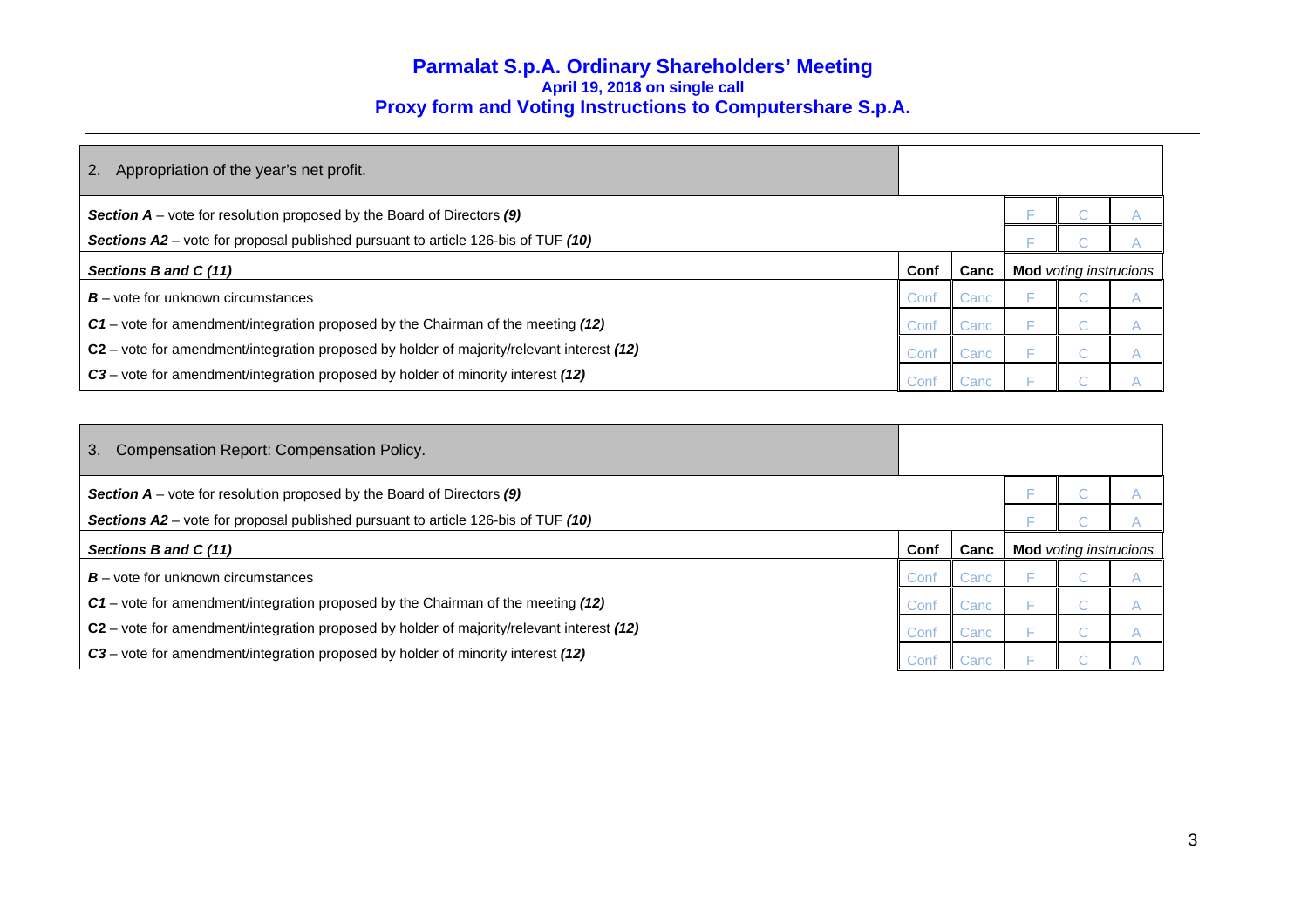| Election of a Director; pertinent and related resolutions<br>$\binom{4}{3}$                |  |  |  |  |
|--------------------------------------------------------------------------------------------|--|--|--|--|
| Section C – The Board of Directors has not presented a motion                              |  |  |  |  |
| $C1$ – vote for resolution proposed by the Chairman of the meeting (12)                    |  |  |  |  |
| C <sub>2</sub> – vote for resolution proposed by holder of majority/relevant interest (12) |  |  |  |  |
| C3 – vote for resolution proposed by holder of minority interest (12)                      |  |  |  |  |

| 5. | Filling a vacancy on the Board of Statutory Auditors and election of the Chairman of the Board of Statutory<br>Auditors; pertinent and related resolutions. |  |  |
|----|-------------------------------------------------------------------------------------------------------------------------------------------------------------|--|--|
|    | <b>Election to the post of Statutory Auditor</b>                                                                                                            |  |  |
|    | Section C – The Board of Directors has not presented a motion                                                                                               |  |  |
|    | $C1$ – vote for resolution proposed by the Chairman of the meeting (12)                                                                                     |  |  |
|    | $C2$ – vote for resolution proposed by holder of majority/relevant interest (12)                                                                            |  |  |
|    | C3 – vote for resolution proposed by holder of minority interest (12)                                                                                       |  |  |

| 6. | Filling a vacancy on the Board of Statutory Auditors and election of the Chairman of the Board of Statutory<br>Auditors; pertinent and related resolutions.<br><b>Election to the post of Chairman of the Board of Statutory Auditors</b> |  |  |
|----|-------------------------------------------------------------------------------------------------------------------------------------------------------------------------------------------------------------------------------------------|--|--|
|    | Section C – The Board of Directors has not presented a motion                                                                                                                                                                             |  |  |
|    | $C1$ – vote for resolution proposed by the Chairman of the meeting $(12)$                                                                                                                                                                 |  |  |
|    | C2 - vote for resolution proposed by holder of majority/relevant interest (12)                                                                                                                                                            |  |  |
|    | C3 – vote for resolution proposed by holder of minority interest (12)                                                                                                                                                                     |  |  |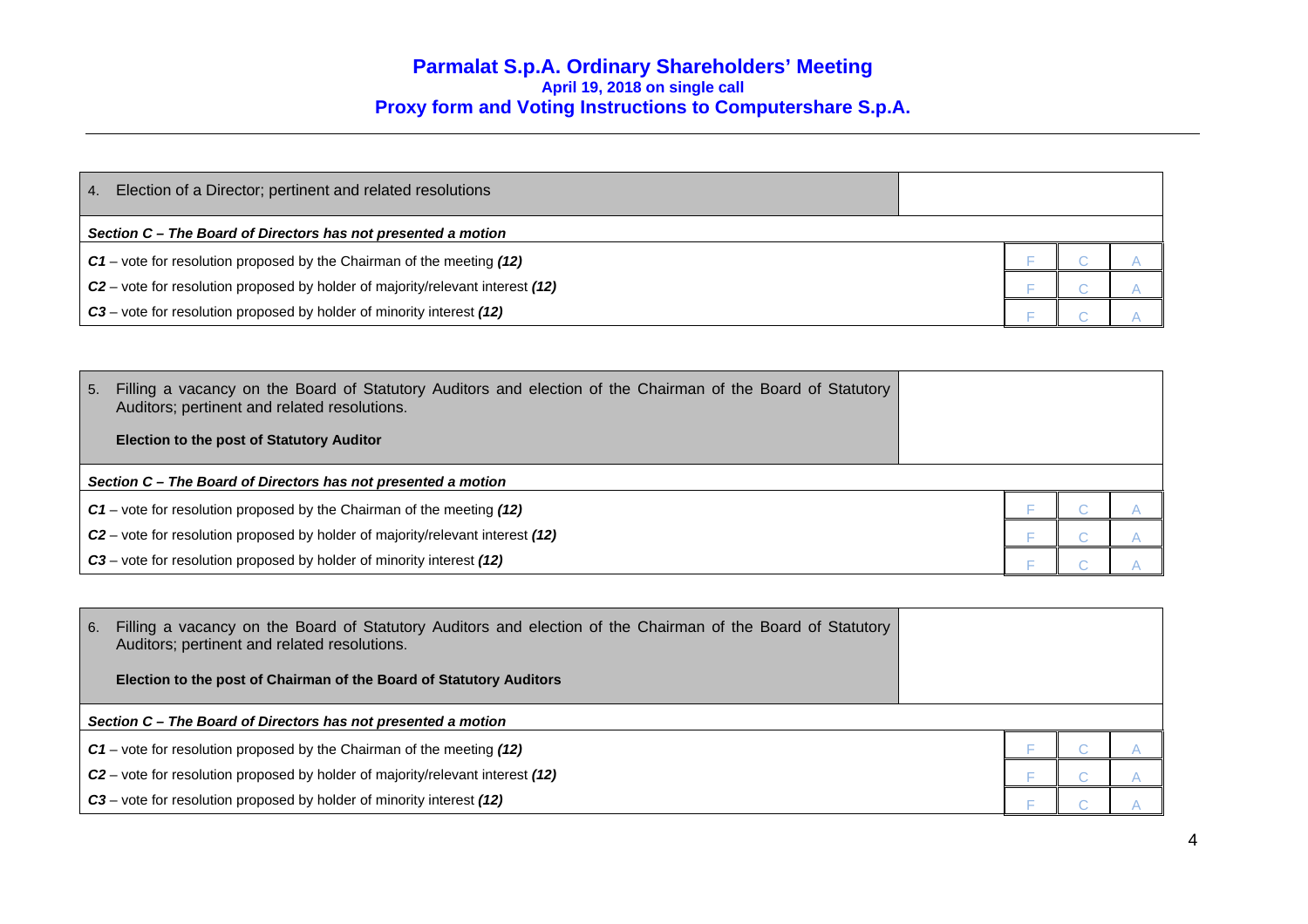| $\overline{7}$ . | (if necessary) Filling a vacancy on the Board of Statutory Auditors and election of the Chairman of the Board of<br>Statutory Auditors; pertinent and related resolutions.<br>Election to the post of an Alternate Auditor |  |  |  |  |
|------------------|----------------------------------------------------------------------------------------------------------------------------------------------------------------------------------------------------------------------------|--|--|--|--|
|                  | Section C – The Board of Directors has not presented a motion                                                                                                                                                              |  |  |  |  |
|                  |                                                                                                                                                                                                                            |  |  |  |  |
|                  | $C1$ – vote for resolution proposed by the Chairman of the meeting (12)                                                                                                                                                    |  |  |  |  |
|                  | C <sub>2</sub> – vote for resolution proposed by holder of majority/relevant interest (12)                                                                                                                                 |  |  |  |  |
|                  | C3 – vote for resolution proposed by holder of minority interest (12)                                                                                                                                                      |  |  |  |  |

| <b>Possible Derivative Action</b>                                                                                                                 |  |  |
|---------------------------------------------------------------------------------------------------------------------------------------------------|--|--|
| Vote for derivative action against Directors in case it would be proposed by some shareholders pursuant art. 2393, subsection 2, of Italian civil |  |  |
| code upon discussion of the annual financial statements                                                                                           |  |  |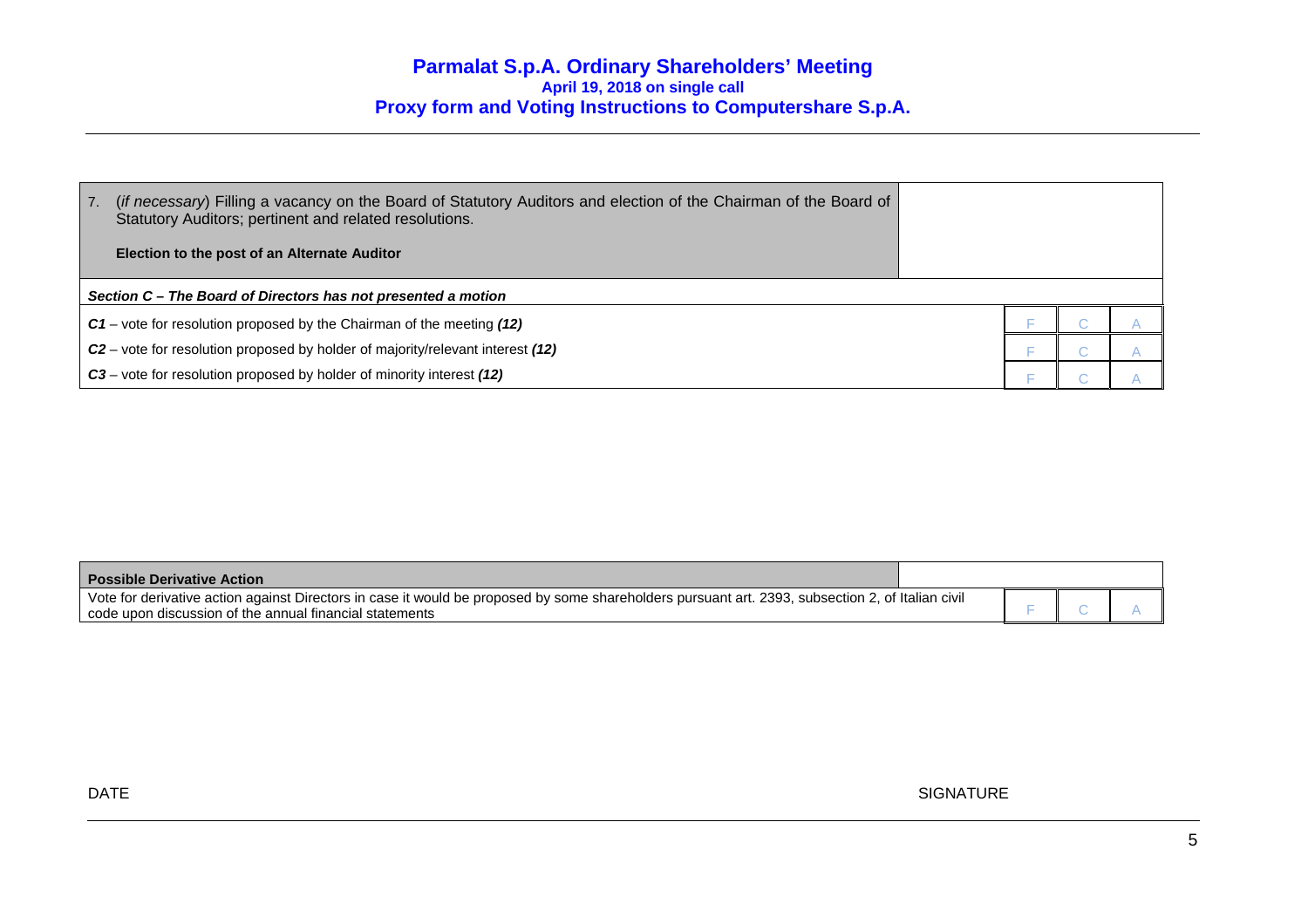## *Instructions for filling in and submitting the form*

- *1. The Proxy form must be notified to the Company (together with the documentation providing proof of the signatory power as per the following point) via the Appointed Representative together with the Voting Instructions reserved to him within April, 17 2018, using one of the following alternative methods:* 
	- *by filling the proxy form online through the company website, provided that the delegating party, even if he is a legal person, make use of its own secure (certified) e-mail box in order to receive "user and password" for filling in and submitting the form*
	- *as an attachment in PDF format to an e-mail sent to parmalat@pecserviziotitoli.it provided that the attachment is signed by an advanced, qualified or digital signature, pursuant the Italian "digital code law" or, failing that, through a secure (certified) e-mail box of the delegating party, even if he is a legal person;*
	- e *by fax: no. 02 46776850, or*
	- $\bullet$ *in original to Computershare S.p.A., Via Lorenzo Mascheroni,19 20145 Milano MI*
- *2. Specify the capacity of the proxy signatory and, where applicable, attach documentary proof of his power.*
- *3. To be completed only if the registered shareholder is different from the proxy signatory; mandatory indications on relevant personal details must be included.*
- *4. Provide the securities account number, Bank Codes and Branch Codes of the Depository, or in any case its name, available in the securities account statement.*
- *5. Reference to the communication made by the intermediary and its name.*
- *6. Provide details of a valid form of identification of the proxy signatory.*
- *7. Provide the name and surname of the signatory of the Proxy form and Voting instructions.*
- *8. Pursuant to article 135-undecies, subsection 3, of Italian Legislative Decree no. 58/1998, "Shares for which full or partial proxy is conferred are calculated for the purpose of determining due*  constitution of the shareholders' meeting. With regard to proposals for which no voting instructions are given, the shares of the shareholder concerned are not considered in calculating the majority *and the percentage of capital required for the resolutions to be carried".*
- *9. The resolutions proposed to the shareholders' meeting, which are briefly referred to herein, are reported in the Reports published on the company website "www.parmalat.com"*  Computershare S.p.A., as Appointed Representative, has not personal interest or on behalf of third party in the proposals mentioned, however, in the event of unknown circumstances or in the event of amendment or integration to the motion presented to the meeting, Computershare does not intend to vote in a manner incompatible with the instructions received in Sections A, B and C. *The vote is expressed by ticking the relevant box between the following: F (for), C (against) or A (abstention).*
- *10. There is the Section A2 to receive instructions when an alternative, complementary or additional resolution to the motion proposed by the Board of Directors had been presented and published pursuant to art. 126-bis of the TUF, within the term and in the cases provided. The Appointed Representative shall vote on each motion in accordance with the instructions and the delegating party shall give instructions consistent with the type of proposals (alternative or complementary) published.*
- *11. If any resolutions not provided in the proposals published as required by law, the Appointed Representative won't be able to vote without instructions. Therefore, should circumstances of importance*  which amend or integrate published resolutions occur, which were unknown at the time of issue of the proxy, which cannot be provided to delegating party and could modify the voting instructions, one of the following options may be chosen in sections B and C: Conf (confirm), Canc (cancel) or Mod (modify) the voting instruction already expressed. If no choice is made, the voting instructions *in Section A are confirmed.*

Particularly, if a motion that take the place of the published one is put to a vote or if an alternative resolution to the previously that did not obtain the majority of for-votes required for its approval is *proposed, the delegating party shall give voting instructions in Section C which replace or integrate those of Section A.* 

12. The various voting intentions expressed in relation to the proponents' identity may be identical to each other but such instructions are binding on the Appointed Representative who shall vote only if *the proponent's identity is as indicated in the relevant voting instructions.* 

In the absence of a proposal presented by the board of directors, an integrative proposal presented to the meeting shall be approved. Therefore, the voting instructions are collected by the *Appointed Representative in Section C as solely vote instruction on the proposals presented to the meeting by the proponents specified in that section.*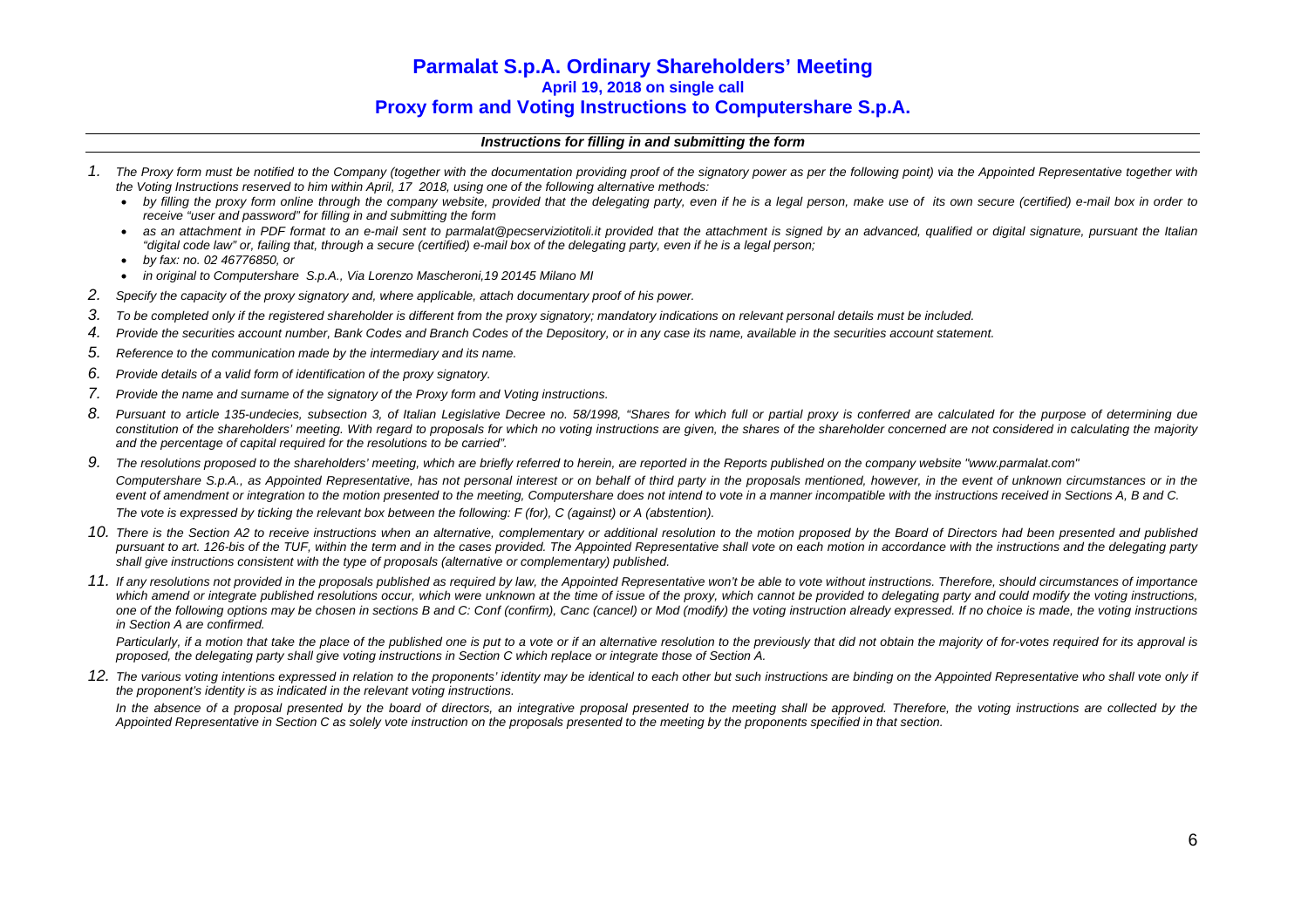### *Italian Legislative Decree no. 58/98 (T.U.F)*

#### *Article 135-***decies**

*(Conflict of interest of the representative and substitutes*)

1. Conferring proxy upon a representative in conflict of interest is permitted provided that the representative informs the shareholder in writing of the circumstances giving rise to such conflict of interest and provided instructions are provided for each resolution in which the representative is expected to vote on behalf of the shareholder. The representative shall have the onus of proof regarding disclosure to the shareholder of the cir giving rise to the conflict of interest. Article 1711, second subsection of the Italian Civil Code does not apply.

2. In any event, for the purposes of this article, conflict of interest exists where the representative or substitute:

a) has sole or joint control of the company, or is controlled or is subject to joint control by that company;

b) is associated with the company or exercises significant influence over that company or the latter exercises significant influence over the representative;

c) is a member of the board of directors or control body of the company or of the persons indicated in paragraphs a) and b);

d) is an employee or auditor of the company or of the persons indicated in paragraph a);

e) is the spouse, close relative or is related by up to four times removed of the persons indicated in paragraphs a) to c);

f) is bound to the company or to persons indicated in paragraphs a), b), c) and e) by independent or employee relations or other relations of a financial nature that compromise independence.

3. Replacement of the representative by a substitute in conflict of interest is permitted only if the substitute is indicated by the shareholder. In such cases, subsection 1 shall apply. Disclosure obligations and related any event remain with the representative.

4. This article shall also apply in cases of share transfer by proxy.

#### *Article 135-undecies*

#### (*Appointed representative of a listed company*)

1. Unless the Articles of Association decree otherwise, companies with listed shares designate a party to whom the shareholders may, for each shareholders' meeting and within the end of the second trading day prior to the scheduled for the shareholders' meeting, including for callings subsequent to the first, a proxy with voting instructions on all or some of the proposals on the agenda. The proxy shall be valid only for proposals on which instructions are conferred.

2. Proxy is conferred by signing a proxy form, the content of which is governed by a Consob regulation. Conferring proxy shall be free of charge to the shareholder. The proxy and voting instructions may be cancelled within limit indicated in subsection 1.

3. Shares for which full or partial proxy is conferred are calculated for the purpose of determining due constitution of the shareholders' meeting. With regard to proposals for which no voting instructions are given, the s considered in calculating the majority and the percentage of capital required for the resolutions to be carried.

4. The person appointed as representative shall any interest, personal or on behalf of third parties, that he or she may have with respect to the resolution proposals on the agenda. The representative must also maintain confidentiality of the content of voting instructions received until scrutiny commences, without prejudice to the option of disclosing such information to his or her employees or collaborators, who shall also be subject to obligations. The party appointed as representative may not be assigned proxies except in compliance with this article.

5. By regulation pursuant to subsection 2, Consob may establish cases in which a representative failing to meet the indicated terms of Article 135-decies may express a vote other than that indicated in the voting instructi

#### *Article 126-bis*

#### *(Integration of the agenda of the shareholders' meeting and presentation of new proposed resolutions)*

Shareholders, who individually or jointly account for one fortieth of the share capital may ask, within ten days of publication of the notice calling the shareholders' meeting, or within five days in the event of calling t accordance with article 125-bis, subsection 3 or article 104, subsection 2, for the integration of the list of items on the agenda, specifying in the request, the additional items they propose or presenting proposed resolu already on the agenda. The requests, together with the certificate attesting ownership of the share, are presented in writing, by correspondence or electronically, in compliance with any requirements strictly necessary for identification of the applicants indicated by the company. Those with voting rights may individually present proposed resolutions in the shareholders' meeting. For cooperative companies the amount of the capital is determi the statutes also in derogation of article 135-bis.

2. Integrations to the agenda or the presentation of further proposed resolutions on items already on the agenda, in accordance with subsection 1, are disclosed in the same ways as prescribed for the publication of the not the meeting, at least fifteen days prior to the date scheduled for the shareholders' meeting. Additional proposed resolutions on items already on the agenda are made available to the public in the ways pursuant to article subsection 1, at the same time as publishing news of the presentation. Terms are reduced to seven days in the case of shareholders' meetings called in accordance with article 104, subsection 2 or in the case of a sharehold meeting convened in accordance with article 125-bis, subsection 3.

3. The agenda cannot be supplemented with items on which, in accordance with the law, the shareholders ' meeting resolved on proposal of the administrative body or on the basis of a project or report prepared by it, other those specified under article 125-ter, subsection 1.

4. Shareholders requesting integration in accordance with subsection 1 shall prepare a report giving the reason for the proposed resolutions on the new items for which it proposes discussion or the reason relating to addit proposed resolutions presented on items already on the agenda. The report is sent to the administrative body within the final terms for presentation of the request for integration. The administrative body makes the report the public, accompanied by any assessments, at the same time as publishing news of the integration or presentation, in the ways pursuant to article 125-ter, subsection 1.

5. If the administrative body, or should it fail to take action, the board of auditors or supervisory board or management control committee fail to supplement the agenda with the new items or proposals presented in accorda subsection 1, the court, having heard the members of the board of directors and internal control bodies, where their refusal to do so should prove to be uniustified, orders the integration by decree. The decree is publishe ways set out by article 125-ter, subsection 1